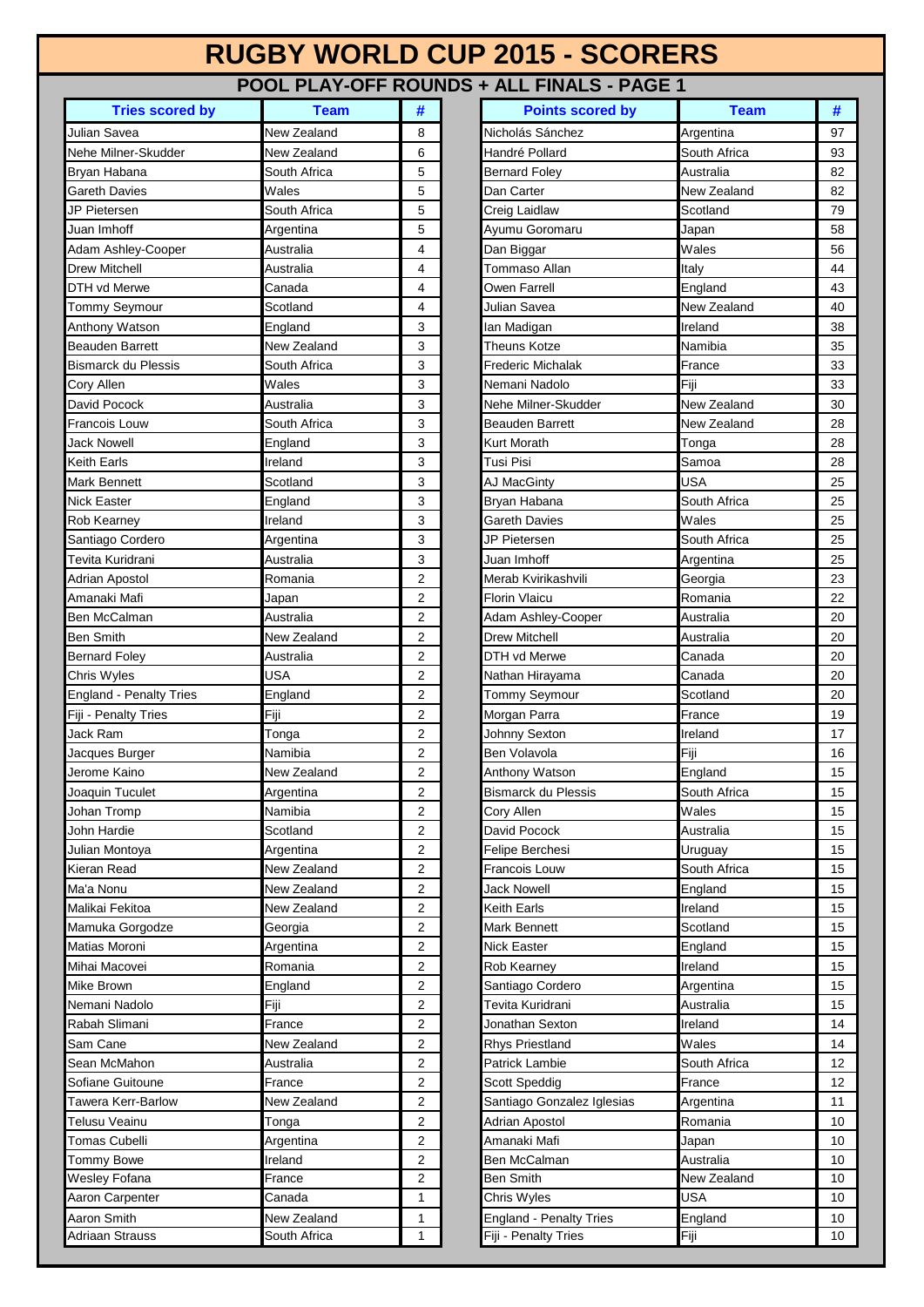## **POOL PLAY-OFF ROUNDS + ALL FINALS - PAGE 2**

| <b>Tries scored by</b>  | <b>Team</b>  | #            | <b>Points scored by</b> | <b>Team</b>  | #              |
|-------------------------|--------------|--------------|-------------------------|--------------|----------------|
| Agustin Ormaechea       | Uruguay      | 1            | <b>Finn Russel</b>      | Scotland     | 10             |
| Akihito Yamada          | Japan        | 1            | George Ford             | England      | 10             |
| Alesana Tuilagi         | Samoa        | 1            | Jack Ram                | Tonga        | 1 <sup>C</sup> |
| Alessandro Zanni        | Italy        | 1            | Jacques Burger          | Namibia      | 1 <sup>C</sup> |
| Ayumu Goromaru          | Japan        | 1            | Jerome Kaino            | New Zealand  | 10             |
| Beka Tsiklauri          | Georgia      | 1            | Joaquin Tuculet         | Argentina    | 10             |
| Ben Volavola            | Fiji         | 1            | Johan Tromp             | Namibia      | 1 <sup>C</sup> |
| <b>Billy Vunipola</b>   | England      | 1            | John Hardie             | Scotland     | 10             |
| <b>Brodie Retallic</b>  | New Zealand  | 1            | Julian Montoya          | Argentina    | 10             |
| Carlos Arboleya         | Uruguay      | 1            | Kieran Read             | New Zealand  | 10             |
| Chris Baumann           | USA          | 1            | Lasha Malaguradze       | Georgia      | 10             |
| Chris Henry             | Ireland      | 1            | Ma'a Nonu               | New Zealand  | 10             |
| Codie Taylor            | New Zealand  | 1            | Malikai Fekitoa         | New Zealand  | 10             |
| <b>Conor Murray</b>     | Ireland      | 1            | Mamuka Gorgodze         | Georgia      | 10             |
| Creig Laidlaw           | Scotland     | 1            | Matias Moroni           | Argentina    | 1 <sup>C</sup> |
| Damian de Allende       | South Africa | 1            | Mihai Macovei           | Romania      | 1 <sup>C</sup> |
| Dane Coles              | New Zealand  | 1            | Mike Brown              | England      | 1 <sup>C</sup> |
| David Kearney           | Ireland      | 1            | Quade Cooper            | Australia    | 1 <sup>C</sup> |
| Dean Mumm               | Australia    | 1            | Rabah Slimani           | France       | 10             |
| Duncan Weir             | Scotland     | 1            | Sam Cane                | New Zealand  | 10             |
| Eben Etzebeth           | South Africa | 1            | Sean McMahon            | Australia    | 10             |
| Eduardo Gori            | Italy        | $\mathbf{1}$ | Sofiane Guitoune        | France       | 10             |
| Eugene Jantjes          | Namibia      | 1            | Tawera Kerr-Barlow      | New Zealand  | 10             |
| Facundo Isa             | Argentina    | 1            | Telusu Veainu           | Tonga        | 1 <sup>C</sup> |
| Fetu'u Vainikolo        | Tonga        | 1            | Tomas Cubelli           | Argentina    | 10             |
| <b>Finn Russel</b>      | Scotland     | 1            | Tommy Bowe              | Ireland      | 10             |
| Fourie du Preez         | South Africa | 1            | Wesley Fofana           | France       | 1 <sup>C</sup> |
| Gael Fickou             | France       | 1            | Michael Stanley         | Samoa        | 9              |
| Giorgi Tkhilaishvili    | Georgia      | 1            | Duncan Weir             | Scotland     | 8              |
| Giovanbattista Venditti | Italy        | 1            | Juan Pablo Socino       | Argentina    | 8              |
| Gonzalo Garcia          | Italy        | 1            | Vunga Lilo              | Tonga        | $\overline{7}$ |
| Guido Petti             | Argentina    | 1            | Morne Steyn             | South Africa | 6              |
| Guilhem Guirado         | France       | 1            | Aaron Carpenter         | Canada       | 5              |
| <b>Hallam Amos</b>      | Wales        | 1            | Aaron Smith             | New Zealand  | 5              |
| <b>Henry Slade</b>      | England      | 1            | Adriaan Strauss         | South Africa | 5              |
| <b>Henry Speight</b>    | Australia    | 1            | Agustin Ormaechea       | Uruguay      | 5              |
| Horacio Agulla          | Argentina    | 1            | Akihito Yamada          | Japan        | 5              |
| lain Henderson          | Ireland      | 1            | Alejo Duran             | Uruguay      | $\sqrt{5}$     |
| Japan - Penalty Tries   | Japan        | 1            | Alesana Tuilagi         | Samoa        | $\sqrt{5}$     |
| Jared Payne             | Ireland      | 1            | Alessandro Zanni        | Italy        | 5              |
| <b>JC Greyling</b>      | Namibia      | 1            | Beka Tsiklauri          | Georgia      | 5              |
| Jeff Hassler            | Canada       | 1            | <b>Billy Vunipola</b>   | England      | 5              |
| <b>Jesse Kriel</b>      | South Africa | 1            | <b>Brodie Retallic</b>  | New Zealand  | 5              |
| Joe Tomane              | Australia    | 1            | Carlos Arboleya         | Uruguay      | 5              |
| <b>Johan Deysel</b>     | Namibia      | 1            | Chris Baumann           | <b>USA</b>   | 5              |
| Jonathan Sexton         | Ireland      | 1            | Chris Henry             | Ireland      | 5              |
| Jonny May               | England      | $\mathbf 1$  | Codie Taylor            | New Zealand  | 5              |
| Jordi Murphy            | Ireland      | 1            | Conor Murray            | Ireland      | 5              |
| Juan Martin Hernandez   | Argentina    | 1            | Damian de Allende       | South Africa | 5              |
| Juan Pablo Orlandi      | Argentina    | 1            | Dane Coles              | New Zealand  | 5              |
| Justin Tipuric          | Wales        | 1            | David Kearney           | Ireland      | $\sqrt{5}$     |
| Kame Hesketh            | Japan        | 1            | Dean Mumm               | Australia    | 5              |
| Kini Murimurivalu       | Fiji         | 1            | Eben Etzebeth           | South Africa | 5              |
| Kotaro Matsushima       | Japan        | 1            | Eduardo Gori            | Italy        | 5              |
| <b>Kurt Morath</b>      | Tonga        | 1            | Eugene Jantjes          | Namibia      | 5              |
| Lasha Malaguradze       | Georgia      | 1            | Facundo Isa             | Argentina    | 5              |
| Latiume Fosita          | Tonga        | 1            | Fetu'u Vainikolo        | Tonga        | 5              |
| Leonardo Sarto          | Italy        | 1            | Fourie du Preez         | South Africa | 5              |
| Leonardo Senatore       | Argentina    | $\mathbf 1$  | Gael Fickou             | France       | 5              |
| Leone Nakarawa          | Fiji         | 1            | Giorgi Tkhilaishvili    | Georgia      | 5              |
|                         |              |              |                         |              |                |

| <b>Tries scored by</b> | <b>Team</b>  | # |
|------------------------|--------------|---|
| Ormaechea              | Uruguay      | 1 |
| ramada                 | Japan        | 1 |
| Tuilagi                | Samoa        | 1 |
| dro Zanni              | Italy        | 1 |
| Goromaru               | Japan        | 1 |
| iklauri                | Georgia      | 1 |
| avola                  | Fiji         | 1 |
| hipola                 | England      | 1 |
| <b>Retallic</b>        | New Zealand  | 1 |
| <b>Arboleya</b>        | Uruguay      | 1 |
| aumann                 | USA          | 1 |
|                        | Ireland      | 1 |
| enry                   |              |   |
| aylor                  | New Zealand  | 1 |
| <b>lurray</b>          | Ireland      | 1 |
| aidlaw                 | Scotland     | 1 |
| de Allende             | South Africa | 1 |
| oles                   | New Zealand  | 1 |
| earney                 | Ireland      | 1 |
| umm                    | Australia    | 1 |
| Weir                   | Scotland     | 1 |
| zebeth                 | South Africa | 1 |
| າ Gori                 | Italy        | 1 |
|                        | Namibia      | 1 |
| Jantjes                |              |   |
| s Isa                  | Argentina    | 1 |
| 'ainikolo              | Tonga        | 1 |
| ssel                   | Scotland     | 1 |
| lu Preez               | South Africa | 1 |
| :kou                   | France       | 1 |
| khilaishvili           | Georgia      | 1 |
| attista Venditti       | Italy        | 1 |
| Garcia                 | Italv        | 1 |
| etti                   | Argentina    | 1 |
| Guirado                | France       | 1 |
| Amos                   | Wales        | 1 |
| lade                   |              | 1 |
|                        | England      |   |
| peight                 | Australia    | 1 |
| Agulla                 | Argentina    | 1 |
| iderson                | Ireland      | 1 |
| <b>Penalty Tries</b>   | Japan        | 1 |
| ayne                   | Ireland      | 1 |
| ling                   | Namibia      | 1 |
| sler                   | Canada       | 1 |
| riel                   | South Africa | 1 |
| าane                   | Australia    | 1 |
|                        |              |   |
| eysel                  | Namibia      | 1 |
| n Sexton               | Ireland      | 1 |
| lay                    | England      | 1 |
| <u>ırphy</u>           | Ireland      | 1 |
| artin Hernandez        | Argentina    | 1 |
| ıblo Orlandi           | Argentina    | 1 |
| ipuric                 | Wales        | 1 |
| esketh                 | Japan        | 1 |
| imurivalu              | Fiji         | 1 |
| <b>Aatsushima</b>      | Japan        | 1 |
|                        |              |   |
| rath                   | Tonga        | 1 |
| dalaguradze            | Georgia      | 1 |
| Fosita                 | Tonga        | 1 |
| lo Sarto               | Italy        | 1 |
| lo Senatore            | Argentina    | 1 |
| lakarawa               | Fiji         | 1 |
|                        |              |   |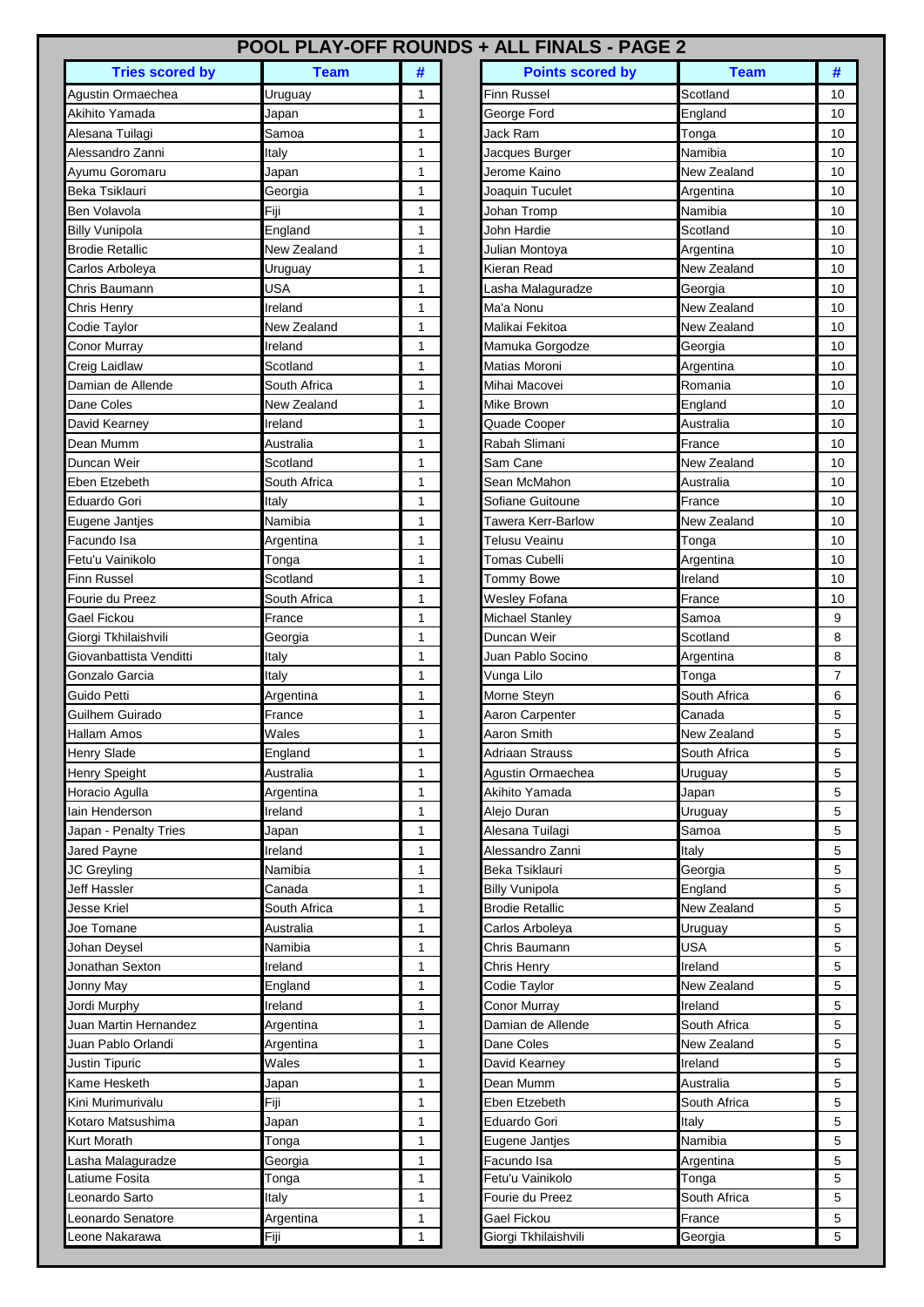## **POOL PLAY-OFF ROUNDS + ALL FINALS - PAGE 3**

| <b>Tries scored by</b>       | Team         | #            | <b>Points scored by</b> | <b>Team</b>  | ħ |
|------------------------------|--------------|--------------|-------------------------|--------------|---|
| Lood de Jager                | South Africa | 1            | Giovanbattista Venditti | Italy        | 5 |
| Louis Picamoles              | France       | 1            | Gonzalo Garcia          | Italy        | 5 |
| Lucas Noguera                | Argentina    | 1            | Guido Petti             | Argentina    | 5 |
| Luke Fitzgerald              | Ireland      | 1            | Guilhem Guirado         | France       | 5 |
| Lwazi Myoyo                  | South Africa | 1            | Hallam Amos             | Wales        | 5 |
| Ma'atulimanu Lelataua        | Samoa        | 1            | Henry Slade             | England      | 5 |
| Martin Landajo               | Argentina    | 1            | Henry Speight           | Australia    | 5 |
| Matias Alemanno              | Argentina    | 1            | Horacio Agulla          | Argentina    | 5 |
| <b>Matt Evans</b>            | Canada       | 1            | lain Henderson          | Ireland      | 5 |
| <b>Matt Giteau</b>           | Australia    | 1            | Japan - Penalty Tries   | Japan        | 5 |
| <b>Matt Scott</b>            | Scotland     | 1            | Jared Payne             | Ireland      | 5 |
| Matt Toomua                  | Australia    | 1            | JC Greyling             | Namibia      | 5 |
| Michael Hooper               | Australia    | 1            | Jeff Hassler            | Canada       | 5 |
| Michael Leitch               | Japan        | 1            | Jesse Kriel             | South Africa | 5 |
| Michele Rizzo                | Italy        | 1            | Joe Tomane              | Australia    | 5 |
| Motu Matu'u                  | Samoa        | 1            | Johan Deysel            | Namibia      | 5 |
| Nemia Kenatale               | Fiji         | 1            | Jonny May               | England      | 5 |
| Nicholás Sánchez             | Argentina    | 1            | Jordi Murphy            | Ireland      | 5 |
| Nicolas Mas                  | France       | 1            | Juan Martin Hernandez   | Argentina    | 5 |
| Ovidiu Tonita                | Romania      | 1            | Juan Pablo Orlandi      | Argentina    | 5 |
| Pascal Pape                  | France       | $\mathbf{1}$ | Justin Tipuric          | Wales        | 5 |
| Paul Perez                   | Samoa        | $\mathbf{1}$ | Kame Hesketh            | Japan        | 5 |
| Peter Horne                  | Scotland     | 1            | Kini Murimurivalu       | Fiji         | 5 |
| Remy Grosso                  | France       | 1            | Kotaro Matsushima       | Japan        | 5 |
| Rey Lee-Lo                   | Samoa        | 1            | Latiume Fosita          | Tonga        | 5 |
| <b>Rob Simmons</b>           | Australia    | 1            | Leonardo Sarto          | Italy        | 5 |
| Samson Lee                   | Wales        | 1            | Leonardo Senatore       | Argentina    | 5 |
| <b>Schalk Brits</b>          | South Africa | 1            | Leone Nakarawa          | Fiji         | 5 |
| <b>Schalk Burger</b>         | South Africa | 1            | Lood de Jager           | South Africa | 5 |
| <b>Scott Baldwin</b>         | Wales        | 1            | Louis Picamoles         | France       | 5 |
| Sean Cronin                  | Ireland      | 1            | Lucas Noguera           | Argentina    | 5 |
| Sean Maitland                | Scotland     | $\mathbf{1}$ | Luke Fitzgerald         | Ireland      | 5 |
| Sean O'Brien                 | Ireland      | 1            | Lwazi Mvovo             | South Africa | 5 |
| Sekope Kepu                  | Australia    | 1            | Ma'atulimanu Lelataua   | Samoa        | 5 |
| Soane Tong'uiha              | Tonga        | 1            | Martin Landajo          | Argentina    | 5 |
| Sonny Bill Williams          | New Zealand  | 1            | Matias Alemanno         | Argentina    | 5 |
| South Africa - Penalty Tries | South Africa | 1            | <b>Matt Evans</b>       | Canada       | 5 |
| Takudzwa Ngwenya             | USA          | 1            | <b>Matt Giteau</b>      | Australia    | 5 |
| Tevita Cavui                 | Fiji         | 1            | <b>Matt Scott</b>       | Scotland     | 5 |
| <b>Theuns Kotze</b>          | Namibia      | 1            | <b>Matt Toomua</b>      | Australia    | 5 |
| <b>Tim Nanai-Williams</b>    | Samoa        | 1            | Michael Hooper          | Australia    | 5 |
| Tim Visser                   | Scotland     | 1            | Michael Leitch          | Japan        | 5 |
| Titi Lamositele              | USA          | 1            | Michele Rizzo           | Italy        | 5 |
| Tomas Lavanini               | Argentina    | 1            | Motu Matu'u             | Samoa        | 5 |
| Tommaso Allan                | Italy        | 1            | Nemia Kenatale          | Fiji         | 5 |
| Tony Woodcock                | New Zealand  | 1            | Nicolas Mas             | France       | 5 |
| Tusi Pisi                    | Samoa        | 1            | Ovidiu Tonita           | Romania      | 5 |
| Valentin Poparlan            | Romania      | 1            | Pascal Pape             | France       | 5 |
| Velentin Ursache             | Romania      | 1            | Paul Perez              | Samoa        | 5 |
| Vereniki Goneva              | Fiji         | 1            | Peter Horne             | Scotland     | 5 |
| Victor Vito                  | New Zealand  | 1            | Remy Grosso             | France       | 5 |
| Waisake Naholo               | New Zealand  | 1            | Rey Lee-Lo              | Samoa        | 5 |
| <b>Willem Nel</b>            | Scotland     | 1            | <b>Rob Simmons</b>      | Australia    | 5 |
| Yannick Nyanga               | France       | 1            | Samson Lee              | Wales        | 5 |
| Yoshikazu Fujita             | Japan        | 1            | <b>Schalk Brits</b>     | South Africa | 5 |
|                              |              |              | Schalk Burger           | South Africa | 5 |
|                              |              |              | Scott Baldwin           | Wales        | 5 |
|                              |              |              | Sean Cronin             | Ireland      | 5 |
|                              |              |              | Sean Maitland           | Scotland     | 5 |
|                              |              |              | Sean O'Brien            | Ireland      | 5 |

| <b>Tries scored by</b> | <b>Team</b>  | #            |
|------------------------|--------------|--------------|
| Jager                  | South Africa | 1            |
| camoles                | France       | 1            |
| loguera                | Argentina    | 1            |
| zgerald                | Ireland      | 1            |
| vovo                   | South Africa | $\mathbf{1}$ |
| manu Lelataua          | Samoa        | 1            |
| andajo                 | Argentina    | 1            |
| <b>Nemanno</b>         | Argentina    | 1            |
| ans                    | Canada       | 1            |
| eau                    | Australia    | 1            |
| ott                    | Scotland     | 1            |
| omua                   | Australia    | 1            |
| Hooper                 | Australia    | 1            |
| Leitch                 | Japan        | 1            |
| Rizzo                  |              | 1            |
|                        | Italy        |              |
| atu'u                  | Samoa        | 1            |
| <b>Cenatale</b>        | Fiji         | 1            |
| s Sánchez              | Argentina    | 1            |
| Mas                    | France       | 1            |
| onita                  | Romania      | 1            |
| Pape                   | France       | 1            |
| rez                    | Samoa        | 1            |
| orne                   | Scotland     | 1            |
| rosso                  | France       | 1            |
| .-Lo                   | Samoa        | 1            |
| nmons                  | Australia    | 1            |
|                        |              |              |
| Lee                    | Wales        | 1            |
| <b>Brits</b>           | South Africa | 1            |
| <b>Burger</b>          | South Africa | 1            |
| aldwin                 | Wales        | 1            |
| onin                   | Ireland      | 1            |
| aitland                | Scotland     | 1            |
| <b>Brien</b>           | Ireland      | 1            |
| Kepu                   | Australia    | 1            |
| ong'uiha               | Tonga        | 1            |
| <b>Bill Williams</b>   | New Zealand  | 1            |
|                        |              |              |
| frica - Penalty Tries  | South Africa | 1            |
| va Ngwenya             | USA          | 1            |
| avui∶                  | Fiji         | 1            |
| Kotze                  | Namibia      | 1            |
| าai-Williams           | Samoa        | 1            |
| ser                    | Scotland     | 1            |
| ositele                | <b>USA</b>   | 1            |
| Lavanini               | Argentina    | 1            |
| so Allan               | Italv        | 1            |
| oodcock                | New Zealand  | 1            |
|                        | Samoa        | 1            |
|                        |              |              |
| Poparlan               | Romania      | 1            |
| Ursache                | Romania      | 1            |
| Goneva                 | Fiji         | 1            |
| ito                    | New Zealand  | 1            |
| e Naholo               | New Zealand  | 1            |
| <b>Nel</b>             | Scotland     | 1            |
| Nyanga                 | France       | 1            |
|                        |              |              |
| zu Fujita              | Japan        | 1            |
|                        |              |              |
|                        |              |              |
|                        |              |              |
|                        |              |              |
|                        |              |              |